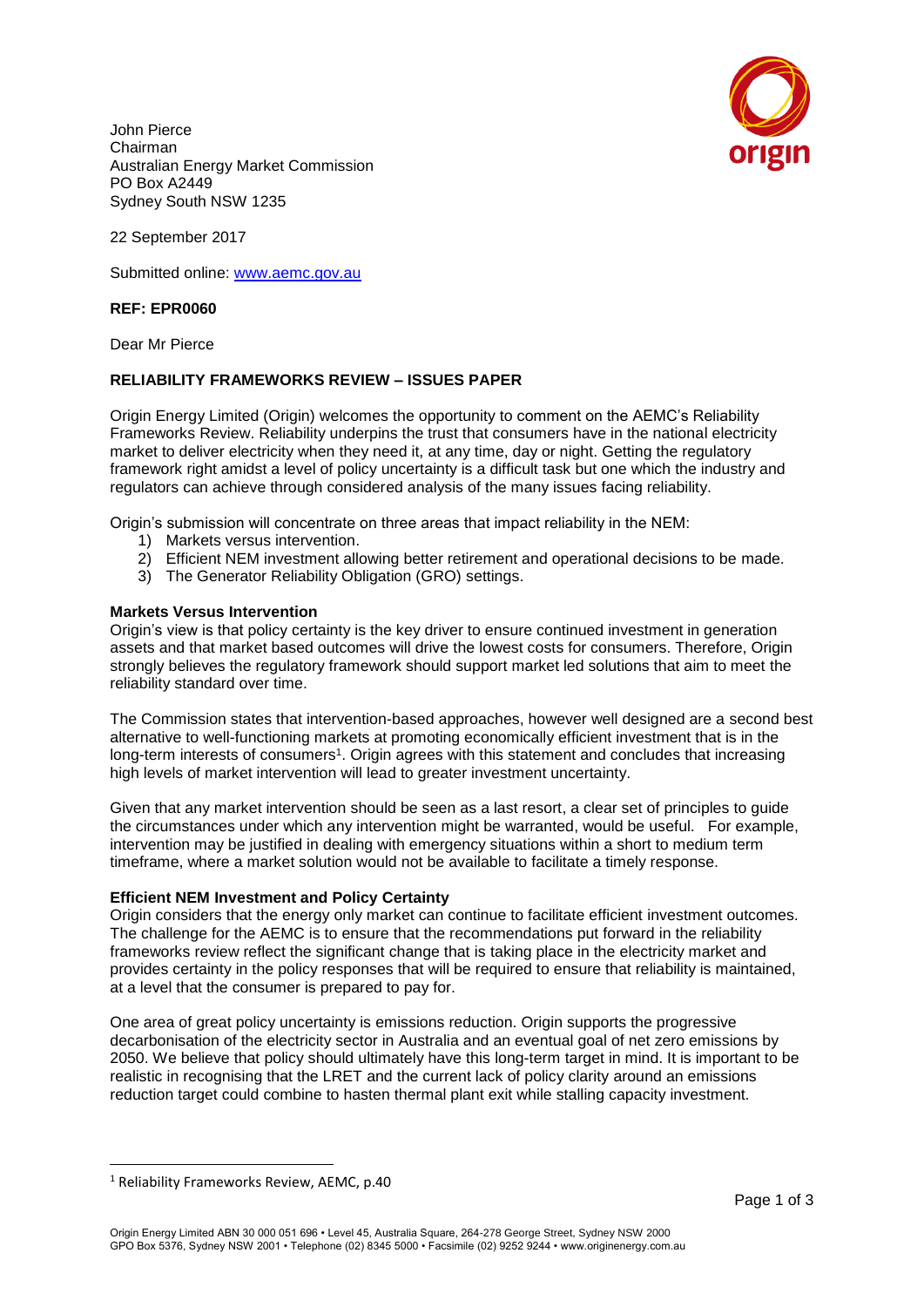At the highest level this involves the substitution of high emissions sources of electricity for lower ones. Whilst this sounds simple, it involves two key and interlinked policy considerations:

- the promotion and integration of low and zero carbon emissions generation at significant scale; and
- the phased and orderly exit of older, high emissions generation.

All policies considered by the AEMC should assess the interaction between climate and energy policy to achieve outcomes that balance reducing emissions, with retaining reliable energy supply at an affordable cost to consumers. Overall, we believe the introduction of a well-designed cost of carbon abatement for the electricity sector, such as a Clean Energy Target (CET) is crucial in managing this transition.

One of the immediate risks to reliability in the NEM is the potential for disorderly generation exit. The exit of both Northern (SA) and Hazelwood (VIC) power stations have resulted in a tightening of each state's demand/supply balance. One way of safeguarding against disorderly exit is a generator closure notification mechanism – though the design and practical implementation of such a mechanism would not be a straightforward exercise. Additionally, enhancements to existing reliability safety net mechanism such as the RERT; and the contemplation of new approaches, such as a strategic reserve could assist in safeguarding against any potential shortfall in capacity. It is important that these mechanisms remain outside the market, to minimise distortion and are viewed as emergency transitional measures as opposed to permanent features of the investment framework in the NEM.

## **The Generator Reliability Obligation (GRO)**

The current and future challenge for industry and regulators is to maintain high levels of reliability given the changing ratio of synchronous to non-synchronous generators, all at the lowest cost to consumers. Couple this with decreasing costs for investment in renewable energy<sup>2</sup> it becomes apparent that reliability issues must be addressed to ensure that demand is met at all times. The AEMC has rightly pointed out that intermittent generation is predominantly dispatched according to the prevailing weather conditions as opposed to price, and that one way to address a reliability shortfall from intermittent generation is to introduce the GRO as recommended by the Finkel Review.

Where adequate incentives for investment are in place, we would expect the GRO to predominantly serve as a safety net to ensure there is sufficient dispatchable energy to maintain reliability. The frameworks review mentions that regional reliability assessments will be undertaken by AEMO/AEMC/AER to determine the level of obligation that may be required under a GRO $3$ .

When thinking about a GRO mechanism, it is necessary to discuss potential design issues. Ideally any design would have minimal intervention impacts on the market and continue to allow a market price signal to deliver dispatchable generation. Potential issues include:

- The cost impost of the GRO obligation on new developments and how it will impact renewable energy investment;
- The appropriate size or quantum of the obligation for each new development; and
- Technology considerations in meeting the GRO.

## *Costs and Obligation Size*

It could be argued that intermittent generation will help contribute towards a more reliable NEM simply because of the amount of capacity that is currently being built. Thus, the AEMC should closely scrutinise what impact the additional costs of complying with a GRO will have on the level of future intermittent developments. The assessment should also consider not only the capital requirements but also fuel and transport contracts that may be required (e.g. gas fired generators) to satisfy a GRO.

A further requirement made by the Finkel review said that dispatchable generation should only be sourced from new generators and not existing ones. This is said to increase and encourage the construction of generation in the NEM. Origin would contend that sourcing dispatchable contracts under the GRO should be available to existing generators as it will create greater efficiencies by allowing multiple contracts to be combined and the obligation satisfied by a larger generator.

 $\overline{a}$ 

<sup>&</sup>lt;sup>2</sup> AEMO have stated there is 21000MW of generation connections in the pipeline, the majority of which are large scale wind and solar.

 $3$  P.50